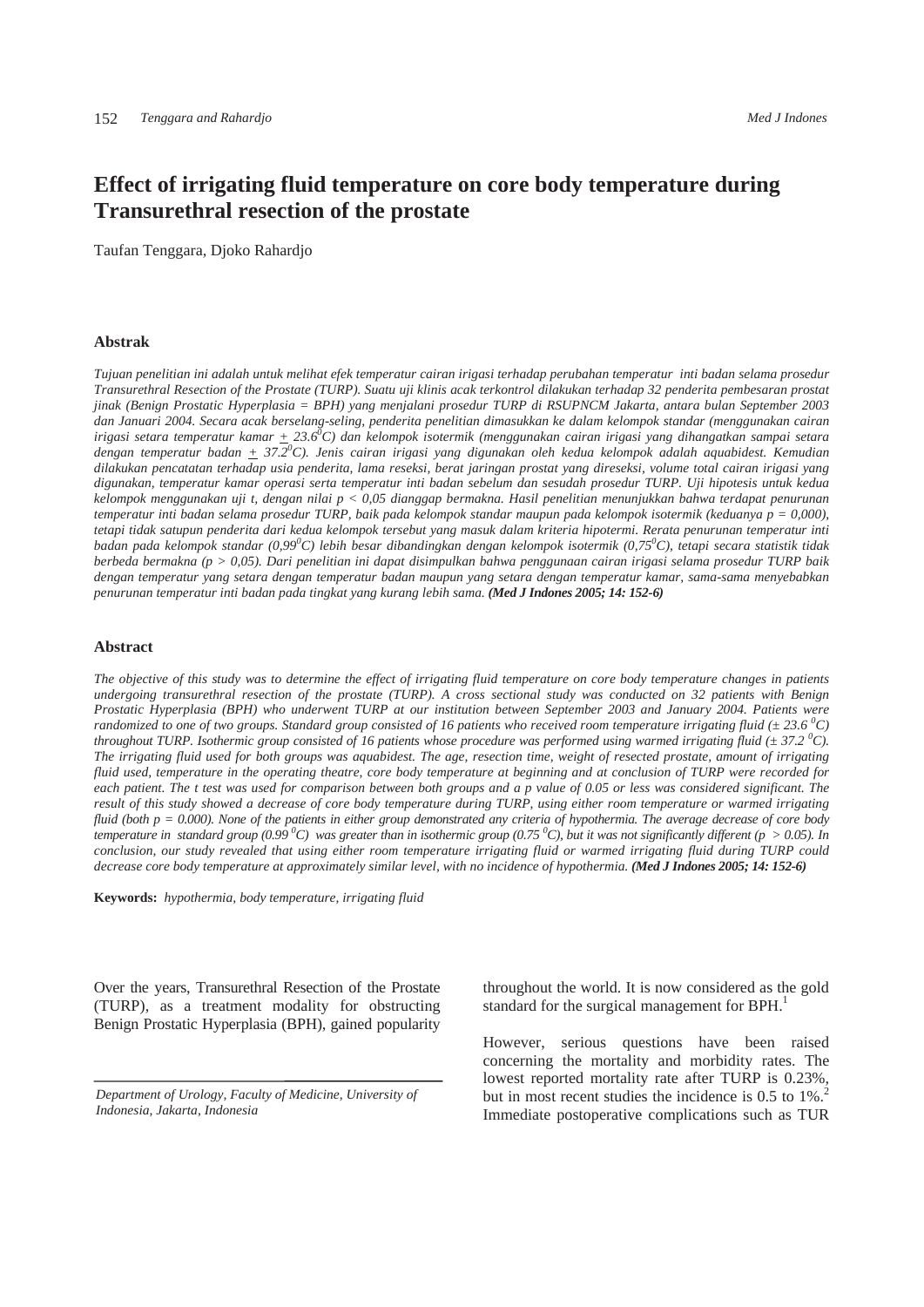syndrome, hemolysis, hemorrhage, infection and perforation, along with late complications such as retrograde ejaculation, incontinence, impotence, urethral stricture and bladder neck contracture have been reported to occur in up to 18% of all patients undergoing TURP.<sup>3</sup>

Postoperative hypothermia has been reported as another immediate complication after TURP and strongly correlates with cardiovascular risk factor, especially in older men.<sup>2</sup> Several studies in the urologic literature have attributed this drop in core body temperature to the use of room temperature irrigating fluid.<sup>3</sup>

Until now, at the Department of Urology, Cipto Mangunkusumo National Central General Hospital Jakarta, we are still using *aquabidest* with room temperature as irrigating fluid during TURP and there is no postoperative hypothermia case reported.

The objective of this study was to determine the effect of irrigating fluid temperature on core body temperature changes in patients undergoing TURP in an attempt to evaluate the level of safety of using room temperature irrigating fluid during TURP.

# **METHODS**

This is a prospective randomised trial, conducted between September 2003 and January 2004 on the patients with diagnosis of BPH, scheduled for TURP at our institution. Patients were randomly assigned to one of two groups. Standard group  $(n = 16)$  underwent TURP using room temperature irrigating fluid  $(\pm 23 \degree C)$ and isothermic group  $(n = 16)$  received warmed irrigating fluid ( $\pm$  37 <sup>0</sup>C). The irrigating fluid for both groups was *aquabidest.*

All the patients in the study had their core body temperatures recorded on arrival to the operating theatre and just before the TURP using a digital clinical thermometer, which was inserted to the mouth  $(\pm 3$  minutes). At the conclusion of the procedure, a final temperature reading, using the same digital clinical thermometer was taken. The age, resection time, weight of resected prostate, amount of irrigating fluid used and temperature in the operating theatre were recorded.

By taking the power ( $\beta$ ) = 0.8,  $\alpha$  = 0.05 and clinically significant of temperature difference of  $1^0C$ , a total 16 samples is needed in each group. The t test was

used for comparison between groups. Correlation was performed for the analysis of the influence of resection time on body temperature. A p value of 0.05 or less was considered significant.

# **RESULTS**

A total of 32 patients with mean age of  $66.4 \pm 7.7$  years (range : 50 – 82 years) were enrolled in this study. Standard group consisted of 16 patients (mean age  $64,0 \pm 7,0$  years) and isothermic group consisted of 16 patients (mean age  $68.8 \pm 7.8$  years).

Table 1 shows characteristics of patients undergoing TURP. No significant difference concerning age, resection time and amount of irrigating fluid between the two groups. The weight of resected prostate was significantly higher in standard group.

Table 1. Characteristics of patients undergoing TURP in standard group and isothermic group

| Variables                                   | Standard<br>Group<br>$(n = 16)$ | <b>Isothermic</b><br>Group<br>$(n = 16)$ | р     |
|---------------------------------------------|---------------------------------|------------------------------------------|-------|
| Age (years)                                 | $64.0 + 7.0$                    | $68,8+7,8$                               | 0.080 |
| Resection time<br>(minutes)                 | $70.9 \pm 19.2$                 | $69.4 \pm 14.8$                          | 0.798 |
| Weight of resected<br>prostate $(g)$        | $22.7 \pm 6.8$                  | $14.3 \pm 8.3$                           | 0.004 |
| Amount of<br>irrigating fluid<br>used $(L)$ | $24.8 \pm 6.4$                  | $24.1 \pm 7.9$                           | 0.759 |

Table 2. Comparison of standard group and isothermic group based on temperature in the operating theatre, temperature of irrigating fluid, and core body temperature at beginning and conclusion of TURP

| Variables                                            | Standard<br>Group | <i>Isothermic</i><br>Group | р     |
|------------------------------------------------------|-------------------|----------------------------|-------|
|                                                      | $(n = 16)$        | $(n = 16)$                 |       |
| Temperature in<br>the operating<br>theatre $(^{0}C)$ | $22.25 + 0.71$    | $22.16 + 0.35$             | 0.640 |
| Temperature of<br>irrigating fluid<br>$(^0C)$        | $23.63 + 1.41$    | $37.16 + 0.30$             | 0.000 |
| Core body tem-<br>perature before<br>TURP $(^0C)$    | $36.43 + 0.33$    | $36.53 + 0.36$             | 0.445 |
| Core body<br>temperature after<br>TURP ( $^0$ C)     | $35.44 + 0.33$    | $35.78 + 0.37$             | 0.012 |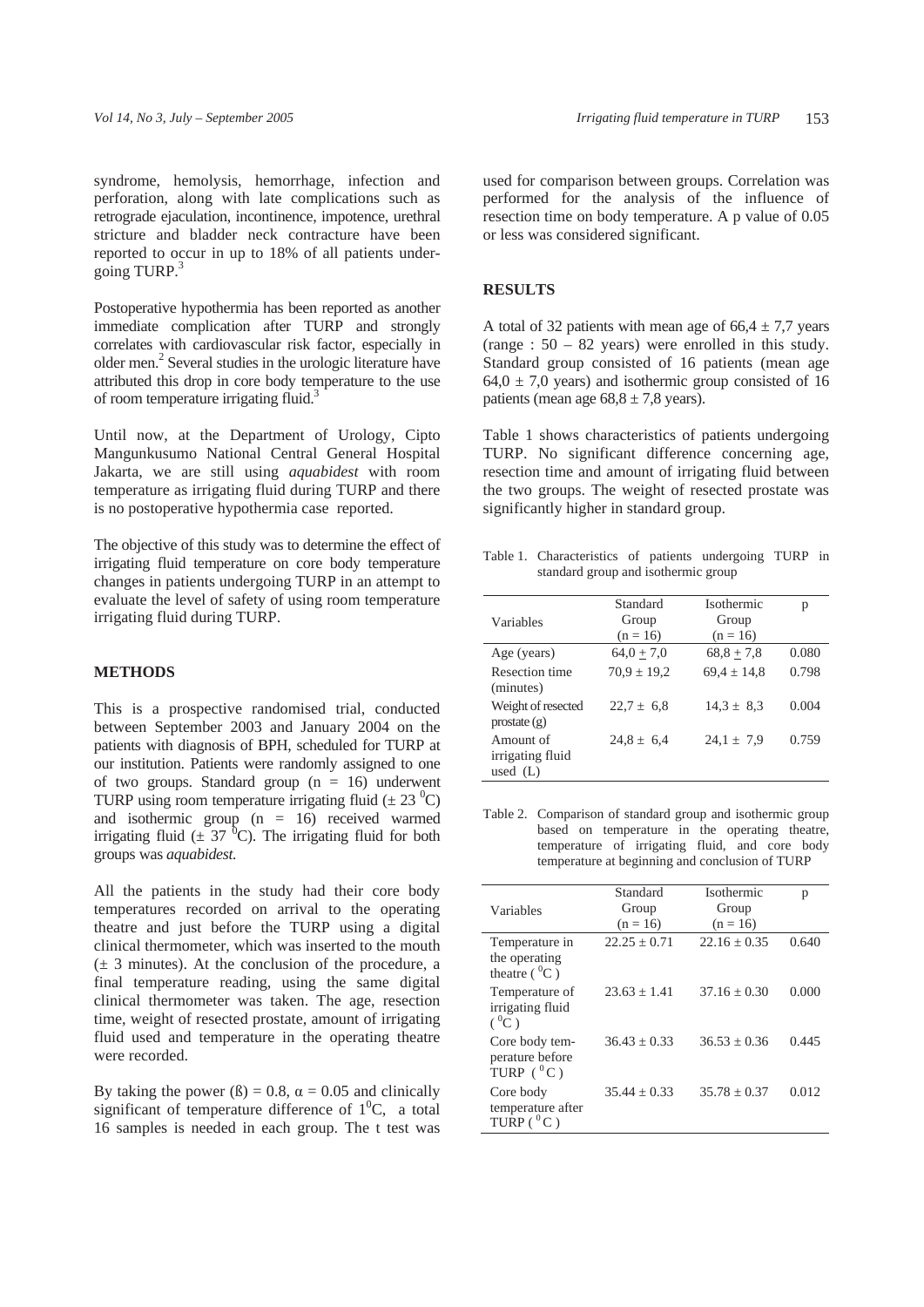The ambient temperature in the operating theatre for both groups was not significantly different ( $p = 0.640$ ). The mean temperature of irrigating fluid used by standard group was  $23.63 \pm 1.41$  <sup>0</sup>C and that used by isothermic group was  $37.16 \pm 0.30$  °C (p = 0.000).

No significant difference of basal core body temperature between the two groups. At the completion of procedure, however, the average temperature in standard group was significantly lower than that of isothermic group (Table 2).

Table 3. Comparison of the decrease in core body temperature at conclusion of TURP in standard group and isothermic group.

|                                                                         | Standard<br>Group | <i>Isothermic</i><br>Group | D     |
|-------------------------------------------------------------------------|-------------------|----------------------------|-------|
| Decrease in core<br>body temperature<br>$C$ <sup>0</sup> C <sup>)</sup> | $0.99 + 0.48$     | $0.75 + 0.36$              | 0.125 |

Table 4. Mean core body temperature at beginning and conclusion of TURP in standard group and isothermic group.

|                  | Core Body Temperature |                | p     |
|------------------|-----------------------|----------------|-------|
|                  | Before TURP           | After TURP     |       |
| Standard group   | $36.43 + 0.33$        | $35.44 + 0.33$ | 0.000 |
| Isothermic group | $36.53 + 0.36$        | $35.78 + 0.37$ | 0.000 |

Table 5. Correlation between resection time and core body temperature changes in both groups, standard group and isothermic group.

|                  | Resection time<br>(minutes) | Λt<br>$\rm ^{0}$ C) |       | р     |
|------------------|-----------------------------|---------------------|-------|-------|
| Both groups      | $70.16 \pm 16.87$           | $0.87 \pm 0.44$     | 0.295 | 0.101 |
| Standard group   | $70.94 + 19.17$             | $0.99 + 0.48$       | 0.440 | 0.088 |
| Isothermic group | $69.38 + 14.82$             | $0.75 \pm 0.36$     | 0.044 | 0.873 |

Table 3 shows that no significant difference was observed as regard to the decrease in core body temperature between standard group and isothermic group ( $p = 0.125$ ).

Table 4 shows that all of 16 patients who received room temperature irrigating fluid demonstrated a significant decrease of core body temperature ( $p = 0.000$ ). The same condition was also occurred to all patients who received warmed irrigating fluid ( $p = 0.000$ ).

Decrease in core body temperature was not influenced by resection time as indicated by a weak correlation between resection time and body temperature changes in both groups, standard group and isothermic group  $(r = 0.295, 0.440, \text{ and } 0.044, \text{ respectively}).$ (Table 5).



*Figure 1. Correlation between resection time and body temperature changes in both groups (panel a), standard group (panel b), and isothermic group (panel c).*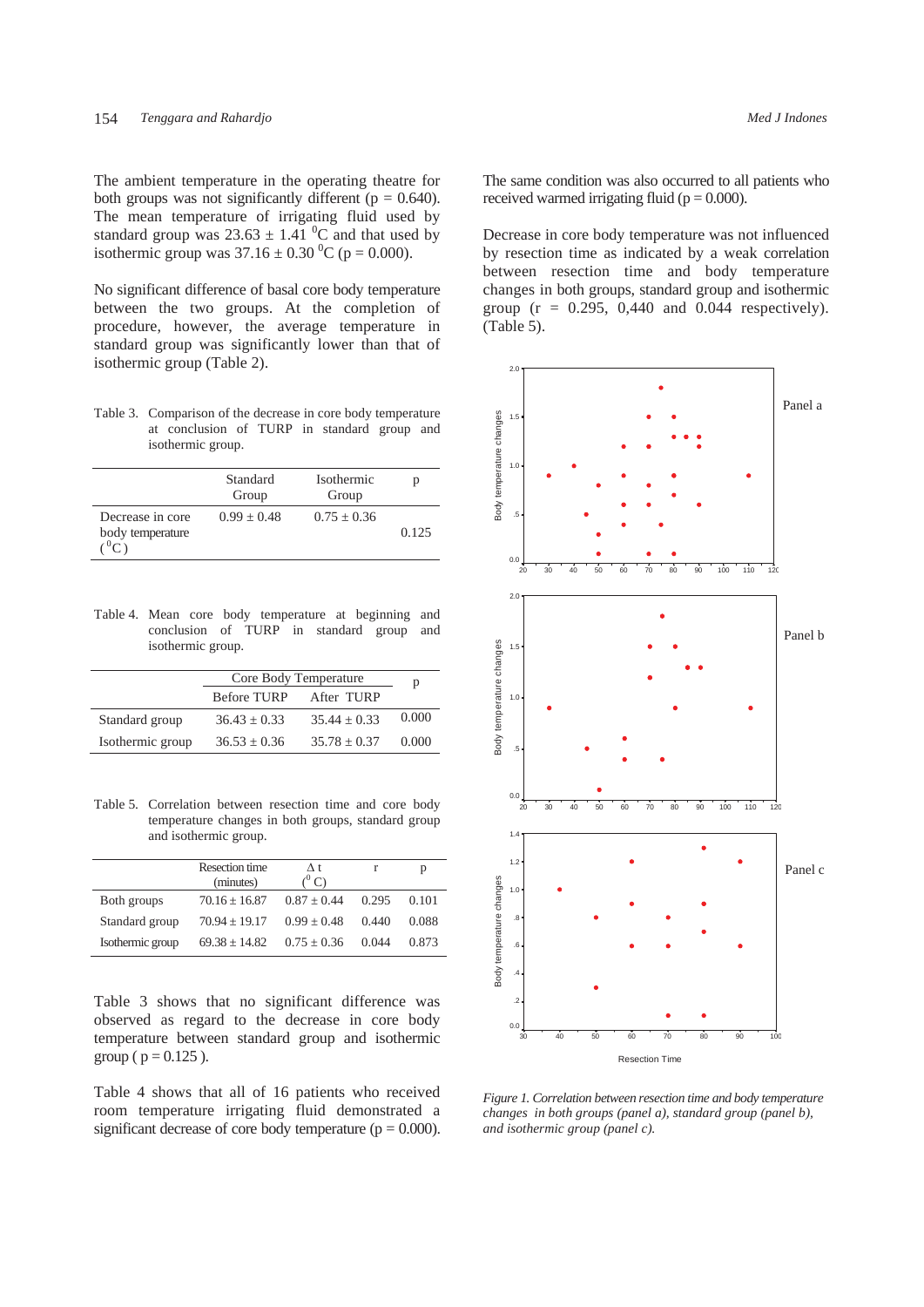## **DISCUSSION**

A significant proportion of post TURP life threatening complications are cardiovascular in origin. Patients undergoing TURP are at risk for perioperative physiological disturbances related to the use of irrigating fluid and the surgical site, including hypothermia, irrigant overload, hemorrhage, sepsis, hypervolemia and hypovolemia. These disturbances are recognized as the source of cardiovascular stress causing arrhythmia, myocardial ischemia and heart failure. A decrease in cardiac output of 17.5% was reported in patients undergoing TURP. Changes in systemic vascular resistance and increased pulmonary artery wedge pressure were also identified in high risk patients undergoing TURP.<sup>2</sup>

Post TURP hypothermia has received little attention in the urologic literature.<sup>4</sup> Hypothermia is defined as a decline in the core body temperature to less than  $35^{\circ}$ C  $(95<sup>0</sup>F)$ , such that the coordinated system responsible for thermoregulation begin to fail because the compensatory physiologic responses to minimize heat loss are limited. Hypothermia can induce shivering, a homeostatic control in an attempt to regulate the core body temperature. However, shivering has been shown to increase oxygen demands by as much as 500%. So, in patients with compromised cardiac function, this increase in oxygen demand may induce angina pectoris, myocardial infarction and arrhythmia.<sup>3</sup> Hypothermia in the immediate post TURP period is associated with postoperative instability, prolonged recovery and increased risk of myocardial ischemia in the subsequent 24 hours.<sup>5</sup>

Monga et all<sup>5</sup> suggested that body temperature decreased significantly in patients who underwent TURP with irrigating fluid at operating room temperature  $(17 \text{ } {}^{0}C)$ , but did not decrease in patients who received a continuously warmed irrigating fluid  $(37 \text{ } {}^{0}C)$ . This results indicate that a continuously warmed irrigating fluid could prevent the fall in body temperature during TURP, especially under spinal anaesthesia.<sup>5,6</sup> Pit et all<sup>7</sup> revealed that isothermic irrigating fluid during TURP prevented excessive cooling and reduced the risk of hypothermia. Ogura et all $^{8}$  demonstrated that the incidence of shivering and blood loss were lower in the warmed irrigating fluid group  $(37 \text{ } {}^{0}C)$ . The similar condition had also been shown by Carpenter<sup>4</sup> and Dyer – Heathcote<sup>9</sup> (room temperature was  $\pm 20^{\circ}$ C).

Another study which was conducted by Evans et  $all<sup>2</sup>$ demonstrated that standard TURP patients (temperature of irrigating fluid was  $21<sup>0</sup>C$ ) exhibited rapid central cooling with significant hemodynamic responses, while isothermic TURP patients (irrigating fluid temperature  $38\,^0$ C) exhibited minor decreases in core body temperature with stable hemodynamic. Central cooling is caused by the use of unheated irrigant. Heat is lost 32 times faster into water than into air. Since the bladder is close to the body core, heat is transferred rapidly down the temperature gradient between the body core and the irrigant within the bladder. Rapid central cooling is inevitable when unheated irrigant is used. Hypothermia is a recognized cardiac stress and causes cardiovascular responses. Furthermore, hypothermia has a detrimental effects on all body systems and the stress of rewarming is poorly tolerated by patients with a limited cardiorespiratory reserve.<sup>2</sup>

This study revealed a decrease in core body temperature during TURP, either in standard group or in isothermic group (Both  $p = 0.000$ ), but none of the patients in either group demonstrated any criteria of hypothermia (core body temperature less than  $35\text{ °C}$ ). The average decrease of core body temperature in standard group  $(0.99 \,^0\text{C})$  was greater than in isothermic group (0.75 $\mathrm{^0C}$ ), but it was not significantly different (p  $= 0.125$ ). Actually, there was a clear tendency of body temperature decrease in standard group. However, the difference did not reach statistical significance, which is probably due to small sample size. So, although the decrease was not significantly different, but absolute body temperatures after TURP were significantly different.

On the other hand, Jaffe et all<sup>3</sup> suggested that irrigating fluid temperature was not a factor responsible for altering the core body temperature in patients undergoing TURP. Factors such as the length of time spent in the operating room and ambient temperature, along with the resection time and the amount of irrigating fluid absorbed, may have a greater impact on the core body temperature than the irrigating fluid temperature. This idea was supported by  $\text{Hahn}^{10}$  who concluded that absorption of irrigating fluid was a mechanism that promotes heat loss during transurethral operations.

In this study, factors which might influence core body temperature changes during TURP were recorded. Age of patients, resection time, total volume of irrigating fluid, temperature of operating theatre and core body